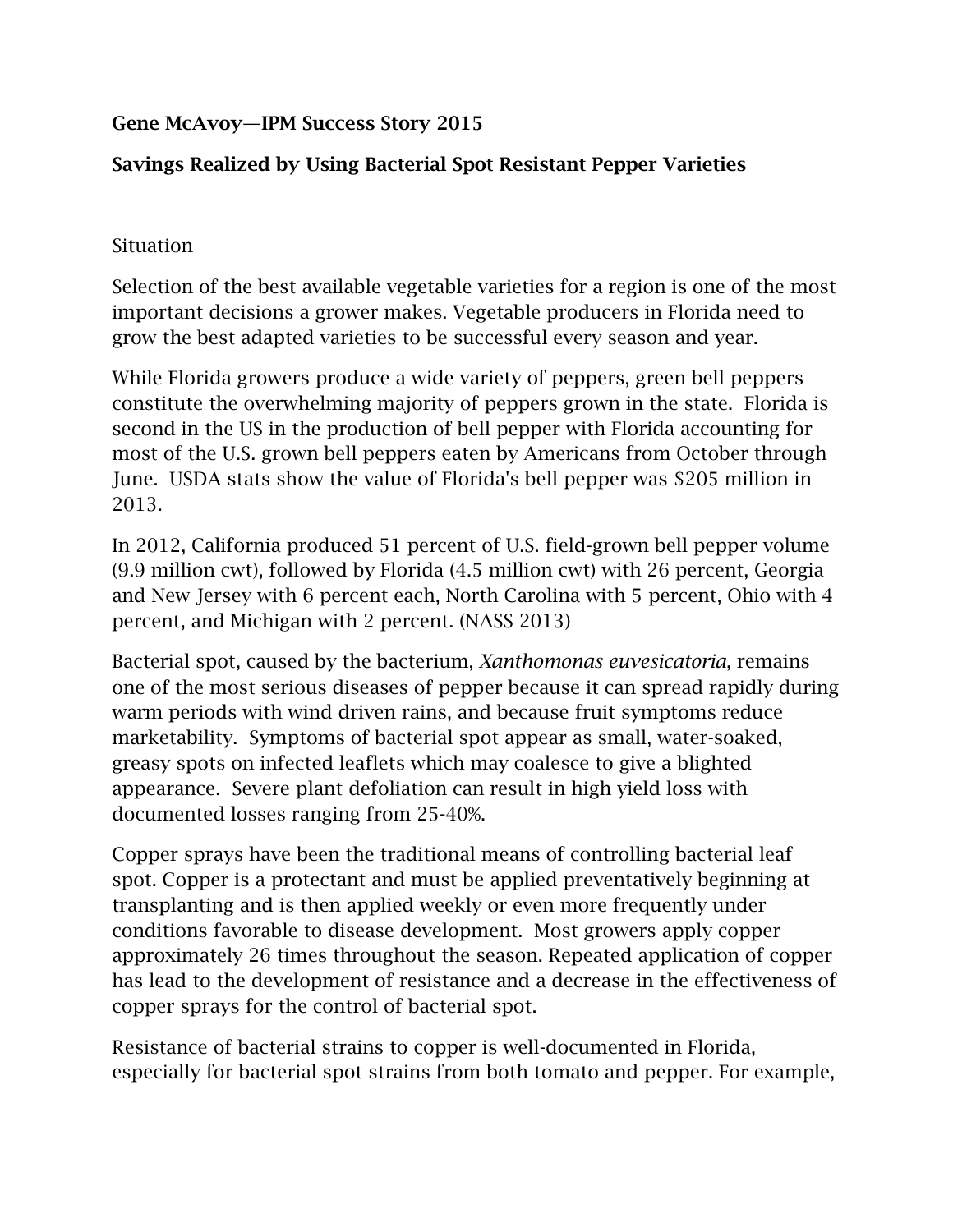in a 1989-90 survey in Florida, 114 of 118 strains of Xanthomonas euvesicatoria from pepper were resistant to copper.

Researcher have identified multiple strains of bacterial spot in pepper. In 1972, races 1 and 2 were identified. Surveys conducted in 1982 indicated that race 1 widely distributed and race 2 only in Florida and Guadeloupe.

In 1989/90, pepper breeders released cultivars with Bs1 gene resulting in a shift in bacterial spot race 1 defeating the Bs1 gene and resulting in major losses.

In 1990, seed companies released cultivars with the Bs2 gene which confered resistance to bacterial spot races 1, 2, and 3. In 1995, bacterial spot races 4 and 5 appeared and were destructive on peppers in North Carolina. In 1995, an outbreak of race 6 which can defeat Bs1, Bs2, and Bs3 occurred in in Ohio and by 1997-98, growers saw a shift to race 6 in South Florida, resulting in serious losses in Florida.

Commercial bell pepper varieties are now available with combined resistance to many or all of the 10 known races of *X. euvesicatoria* from a number of seed companies including Syngent, Seminis, Harris Moran, Sakata, Enza Zaden and others.

By using resistant varieties pepper growers can reduce the use of copper sprays considerably for controlling bacteria and other pathogens. If practice, growers using resistant pepper varieties have the number of copper sprays by 50%

## Action (outcomes based on objectives)

Pepper variety trials were conducted in 2006-2014 investigating the use of new commercially available bacterial spot resistant pepper varieties incorporating resistance to multiple-races of bacterial spot. Trials were conducted on grower's farms using standard production practices, eg fumigated plastic mulched beds with two rows of plants spaced 9 inches apart for a plant population equivalent to 19,360 plants/acre. Experimental design was a randomized complete block design with 4 replications. Plot size was 26 plants (13 plants/row) per rep.

Trials were conducted fall and spring until 2013 and subsequently fall only as bacterial post is most prevalent in the fall planting duie to frequent rains and high humidity associated with end of the rainy season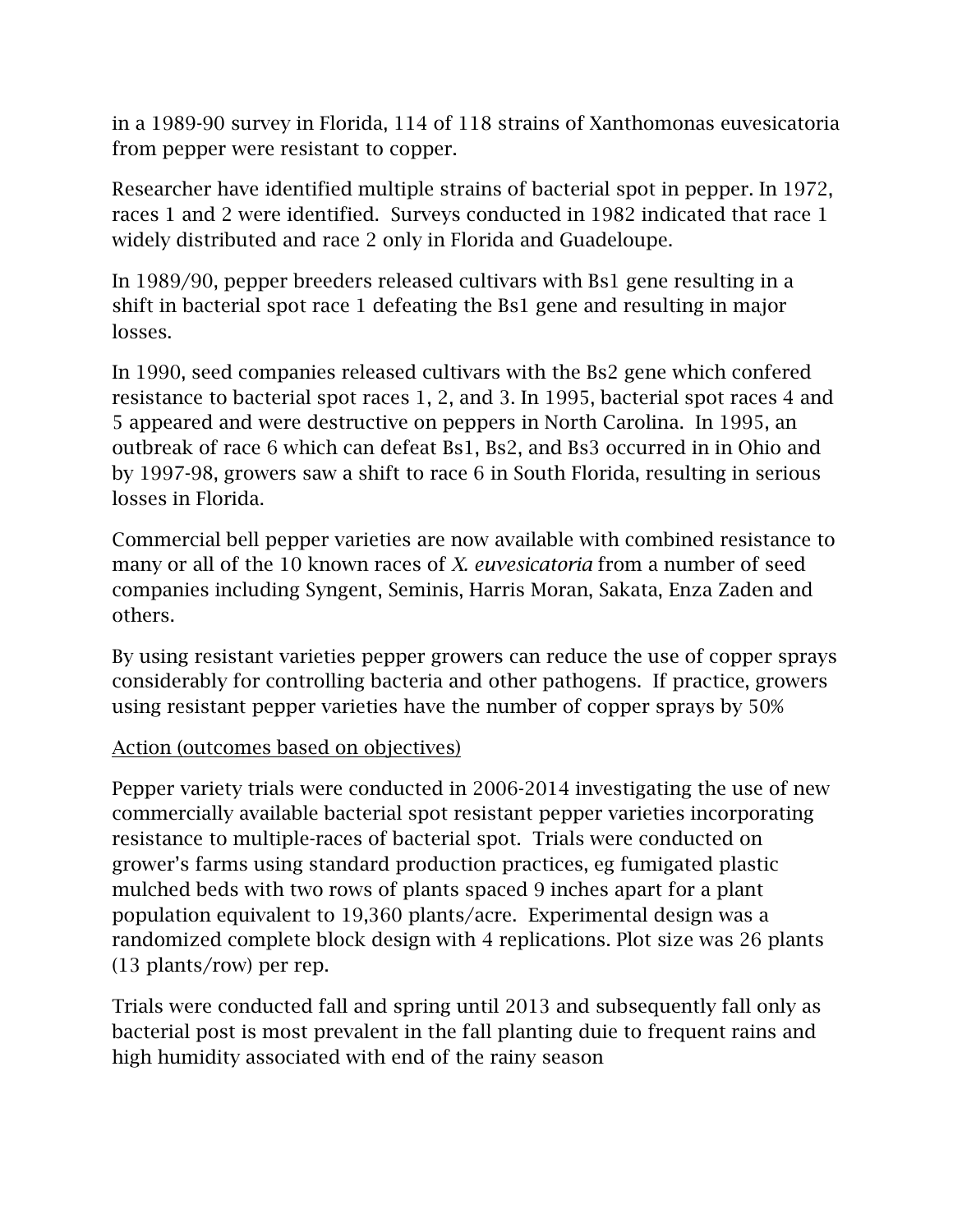Data collection consisted of yield (two harvests by grade, eg. super jumbo, jumbo, X-large, large, medium and culls) and postharvest fruit characteristics including number of lobes, length, width, thickness, cracking, and bruising).

A number of commercially available bacterial spot resistant cultivars were evaluated in these trials and included (but not limited too as varieties were added or dropped as they became available or were phased out by the various seed companies):

| <b>ACR 2993</b>        | <b>BLS 1-5</b>  |
|------------------------|-----------------|
| <b>ACR 75311</b>       | <b>BLS 1-6</b>  |
| Enza Zaden             |                 |
| Myakka                 | <b>BLS</b> 1-4  |
| Abay                   | <b>BLS 1-5</b>  |
| Dashen                 | <b>BLS 1-5</b>  |
| Harris Moran           |                 |
| Allegiance             | <b>BLS 1-5</b>  |
| Vanguard               | <b>BLS 1-5</b>  |
| Sakata                 |                 |
| Touchdown              | BLS 1-5, 7-9    |
| <b>Blitz</b>           | BLS 1-5, 7-9    |
| Gridiron               | BLS 1-5, 7-9    |
| <b>Seminis</b>         |                 |
| 8302                   | <b>BLS 1-5</b>  |
| 7141                   | <b>BLS 1-5</b>  |
| 4288                   | <b>BLS 1-6</b>  |
| 2815                   | <b>BLS 1-6</b>  |
| 9325                   | <b>BLS</b> 1-6  |
| PS0 09979325           | <b>BLS 1-10</b> |
| <b>SV3255PB</b>        | <b>BLS 1-10</b> |
| Antebellum             | <b>BLS</b> 1-10 |
| <b>SV0972PB</b>        | <b>BLS 1-10</b> |
| <b>Syngenta Rogers</b> |                 |
| Tomcat                 | <b>BLS 1-5</b>  |

Abbott and Cobb